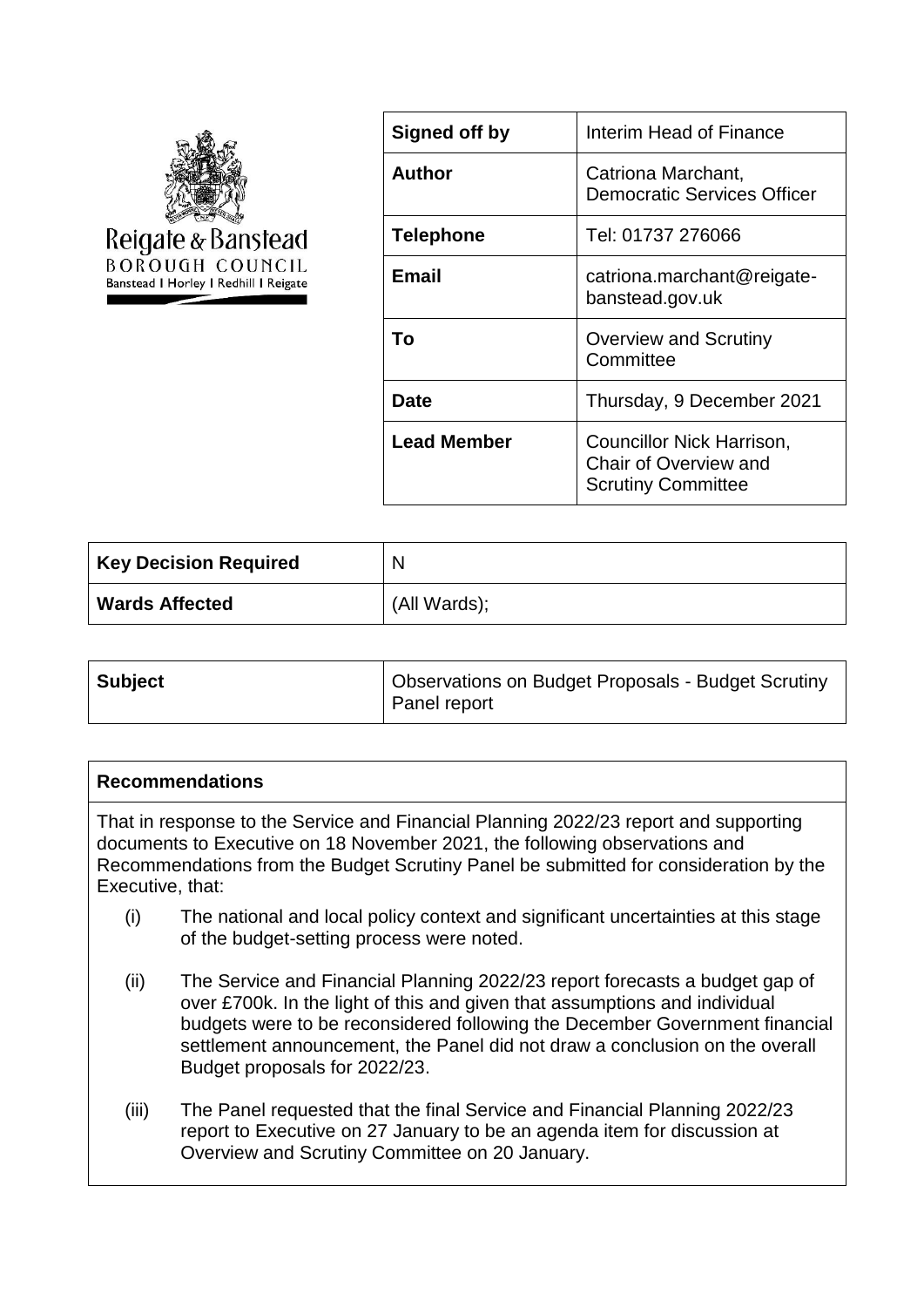- (iv) The Panel considered the explanations in the Budget report for year on year changes in the budget and found the following to be achievable, realistic and based on sound financial practices and reasonable assumptions, subject to the outstanding matters set out in (i) and (ii):
	- a. Medium Term Financial Plan Summary
	- b. Revenue Budget Savings and additional income proposals totalling £0.566m
	- c. Revenue Budget Growth proposals totalling £0.567m
	- d. Forecast ongoing income budget pressures in 2022/23 onwards as a consequence of the COVID-19 pandemic totalling £1.3m
	- e. Revenue Reserve Balances as of 1 April 2021 of £41.738m
	- (v) The Panel reviewed savings proposals in service delivery: to pause the Medium Grants and Small Grants scheme, to withdraw the taxi voucher scheme and to reduce the Borough News publication to a single issue a year, and asked they be reconsidered.
	- (vi) The Panel expressed concerns about recent inflationary pressures with short term inflation well above the Bank of England 2% target which would put unbudgeted upward pressure on the cost of goods and services and on staff costs/pay demands.
	- (vii) In relation to potential future cost savings the Panel supported initiatives to:
		- Assess the potential reduction of office space reflecting the impact of hybrid working
		- Implement joint working with the boroughs and districts in East Surrey to share costs and improve services.

The Panel asked these initiatives to be accelerated.

- (viii) The Panel recommended that the need to fill vacant headcount positions be reconsidered (currently 22 full-time equivalent staff (FTE) equating to £1m salary and on-costs). These vacancies had been confirmed as part of the Service and Financial Planning reconciliation of HR establishment records and service budgets for all services.
- (ix) Implementation of the Council's Commercial Strategy was vital to meeting budget gaps in future years, as Government funding is further reduced. Part 2 of the Commercial Strategy report will come to Overview and Scrutiny Committee on 9 December and to the Executive on 16 December. At this stage the Panel noted that no substantial additional commercial income from investments was included in the current 2022/23 budget.
- (x) The Panel noted that the Executive intends to come forward with a Financial Sustainability Plan to be integrated with the Medium Term Financial Plan (MTFP) in Quarter 1 2022/23.

The Panel thanked Portfolio Holders and Officers for the substantial work in preparing the Budget 2022/23 report and for the written responses to 60 Advance Questions from Members.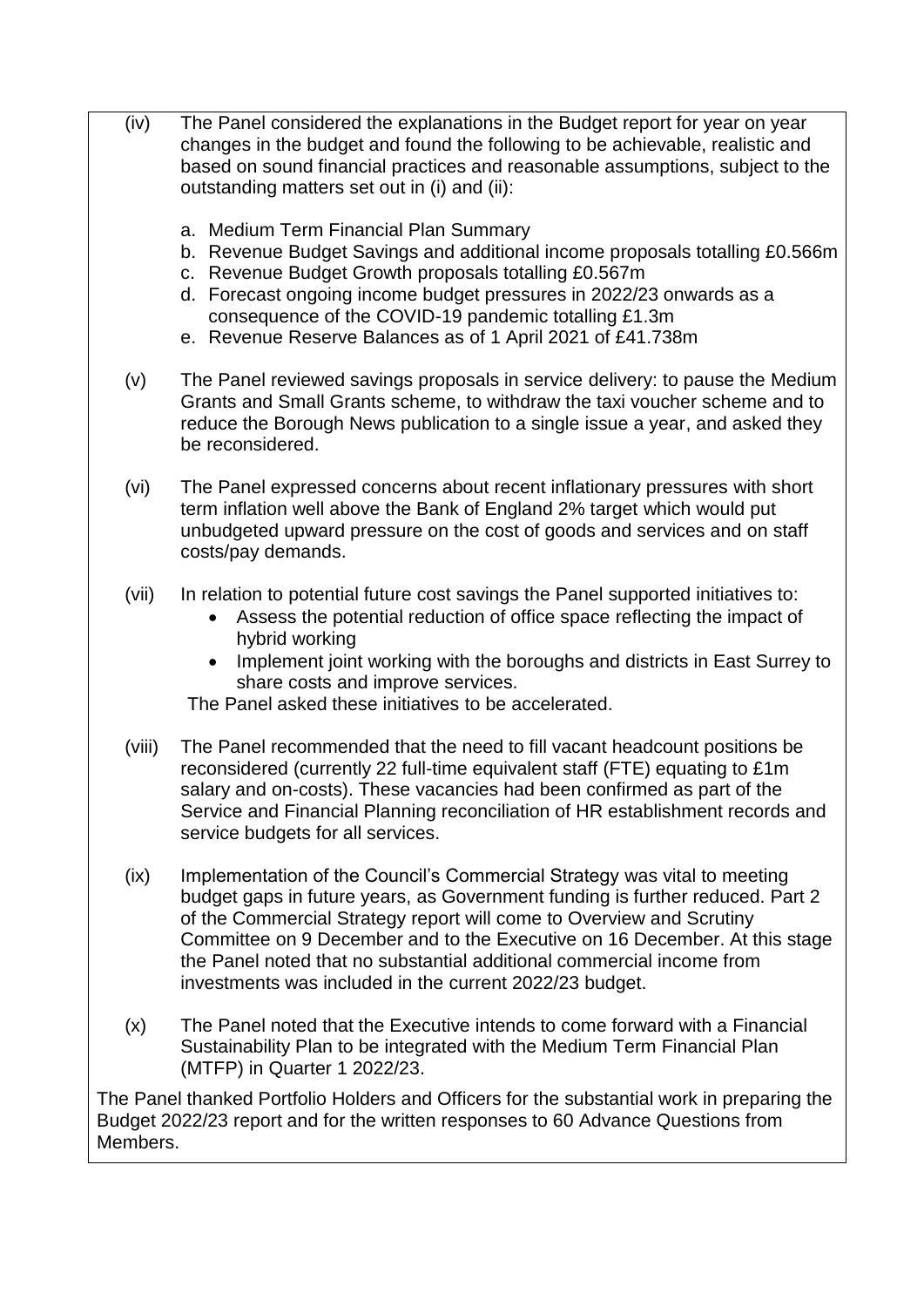## **Reasons for Recommendations**

The Committee is requested to consider the report and recommendations of the Budget Scrutiny Review Panel and make any observations on the Service and Financial Planning proposals for 2022/23, for consideration by the Executive in line with the Council's budget and policy procedure rules.

# **Executive Summary**

The Panel tested the explanations in the Budget 2022/23 report to Executive for the year on year changes in the budget (savings, income and growth) in the context of the actual expenditure for last year and the current year.

A number of assumptions and individual budgets needed to be reviewed before the final Budget proposals come forward in January. These were mainly in Central Corporate Budgets, rather than Service budgets. They included the financial settlement from the Government and National Insurance support funding, business rates income, Local Council Tax Support and the call on the Pensions reserve. On the Service side, car park revenue and energy costs budgets needed to be finalised.

The Panel noted that that inflationary cost pressures were emerging, primarily in fuel and energy costs.

Given these outstanding matters, the Panel did not draw a conclusion on the overall Budget proposals for 2022/23 and recommended that the final report to Executive on 27 January come to Overview and Scrutiny Committee for further consideration at its meeting on 20 January.

In terms of service delivery, the Panel were concerned about the savings proposals to pause the Medium Grants and Small Grants schemes, to withdraw the taxi voucher scheme and to reduce the Borough News publication to a single issue a year. The Panel asked if they could be reconsidered.

In relation to opportunities for additional cost savings, the Panel supported initiatives to assess the potential reduction of office space and further joint working with the boroughs and districts in East Surrey to share costs and improve services.

At this stage the Panel noted that no substantial additional commercial income from investments was included in the 2021/22 budget. The Panel noted that the Executive intends to come forward with a Financial Sustainability Plan to be integrated with the Medium Term Financial Plan (MTFP) in Q1 2022/23.

### **Statutory Powers**

- 1. The Local Government Act 1972 requires the Council to set an annual budget as part of proper financial management through the Service and Financial Planning report each year.
- 2. The Local Government Act 1992 requires councils to set a balanced budget and announce the Council Tax level by 11 March each year.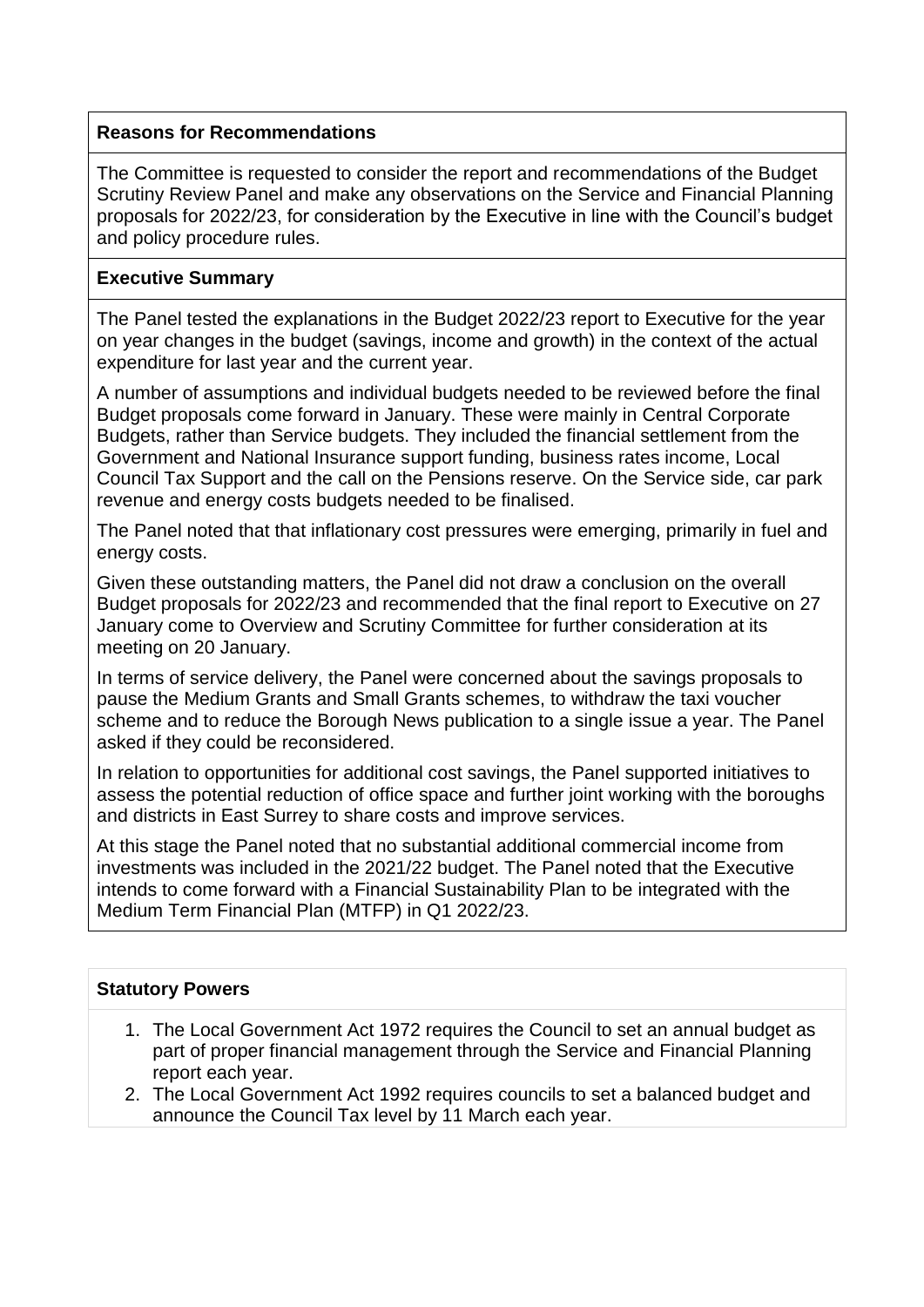3. The Local Government Act 2000 makes it clear that the role of scrutiny in the financial process is to hold the Executive to account and to ensure that its decisions are in the best interests of the community.

### **Background**

- 4. The Budget Scrutiny Review Panel focused on consideration of the draft Budget proposals for 2022/23.
- 5. The Service and Financial Planning 2022/23 Report and supporting documents were circulated as part of the Advance Questions process for the Budget Scrutiny Review Panel Members on 18 November 2021. The responses provided by officers were circulated in advance to Panel Members before the Panel meeting on 1 December 2021.
- 6. The Panel was requested to offer its comments and recommendations to the Overview and Scrutiny Committee on 9 December 2021 based on its review of the consultation document. The Executive is due to approve the proposed Budget for 2022/23 on 27 January 2022 after considering the recommendations from the Overview and Scrutiny Committee.
- 7. The objective of the Panel was to satisfy its Members that the Budget plan was achievable, realistic and based on sound financial practices. It scrutinised the following: the assumptions which underpinned the budget; the impact of any savings on service delivery; the justification for any growth proposals; and how the revenue budget and capital plan related to the delivery of corporate priorities.

# **Panel Observations and Conclusions**

### **Approach**

- 8. Councillor Harrison, Panel Chair, introduced the Panel meeting which looked at the written responses from the Finance team and Heads of Service to the 60 Advance Questions that were raised by Panel Members. The Panel took supplementary questions from Members to consider matters in more depth.
- 9. Councillor Schofield, Executive Member for Finance and Deputy Leader, set out some introductory comments. It was noted that Council was waiting for the Government's Financial Settlement later in December. There would be further updates in the Service and Financial Planning 2022/23 report going to Executive in January.
- 10.Councillor Harrison highlighted that as further information was due in relation to the financial settlement from the Government, National Insurance support funding, business rates income, Council Tax support, pensions reserve, car parks revenue and energy costs then discussion on those areas be limited until January.
- 11.Panel Members asked questions on the following areas which were discussed by the Panel.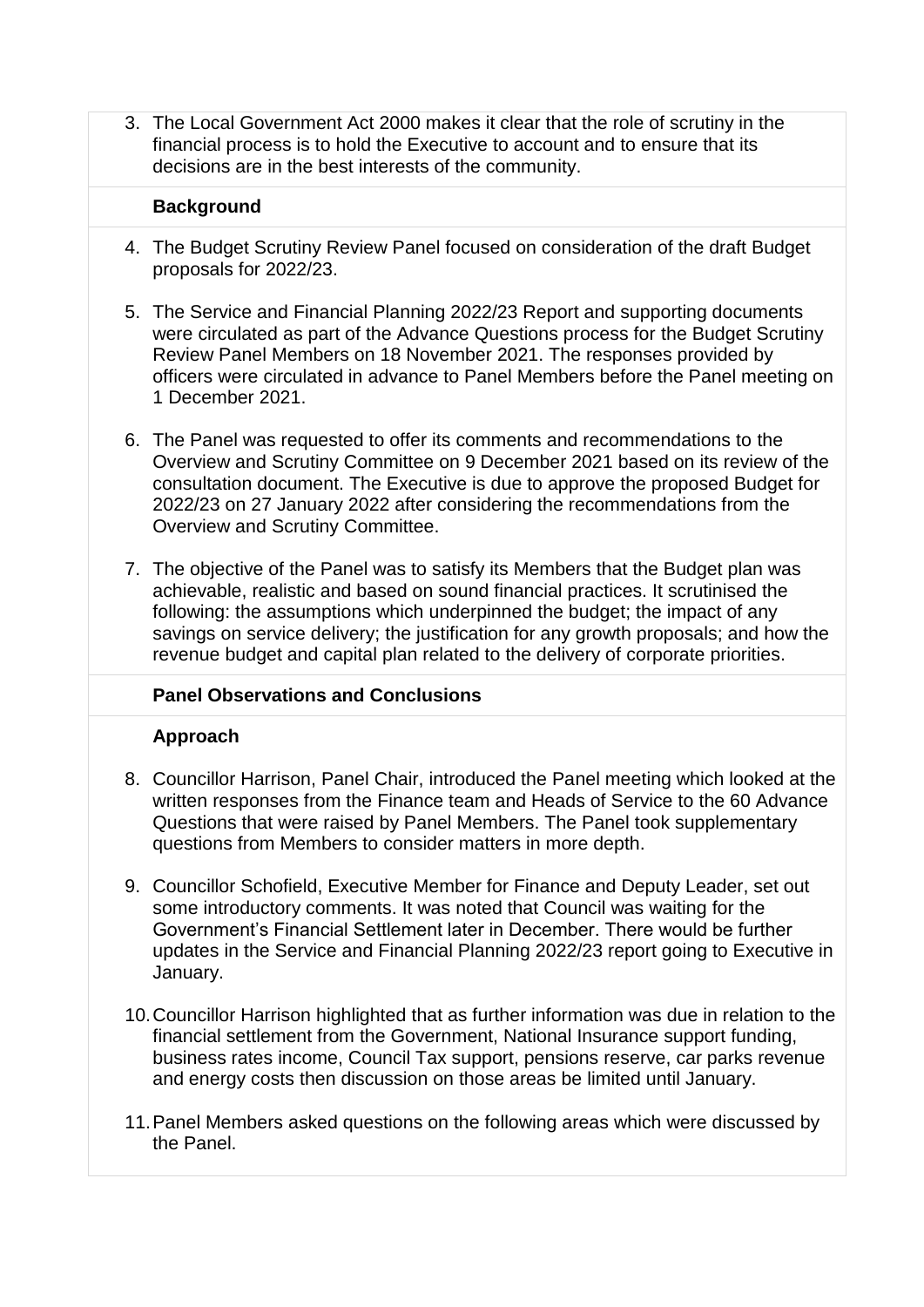- 12.**Community Partnership savings**  Panel Members discussed the savings proposed in community partnerships area – this included savings by reducing the CCTV budget through modernisation and rationalisation (£50k) , ceasing provision of taxi vouchers (£43k), pausing Medium Grants (£50k) and Small Grants (£45k) to local voluntary and community groups. Members highlighted the value of these small grants to local organisations who would have to find and secure alternative funding sources. Members asked if further savings on grant administration could be found.
- 13.**Medium Grants and Small Grants** Panel Members were concerned pausing Medium and Small Grants may be a significant income loss for small charities in the borough who relied on funding for projects and repair or upgrade work. This was particularly the case during COVID-19 pandemic when other sources of funding may have dried up. Panel Members stressed the importance of the grants for community groups and asked if this could be reviewed to allow a smaller cut in this budget to keep the funding 'live' and distribute the funding evenly.
- 14.The Panel noted that the proposed cuts did not affect the grants to support larger organisations which were essentially commissioned on behalf of the Borough and guaranteed a certain amount of funding on an annual basis. It was recognised that the team will need to work with the voluntary and community sector to support them with accessing alternative sources of funding applications.
- 15.Executive Members explained that difficult decisions had to be made. They took the view that it was better to fully protect the larger and longer-term grants to the Borough's service providers and to pause the smaller grants. It was noted that CIL funding was a good alternative source of funding for capital programmes.
- 16.**Taxi vouchers** Proposals for ceasing provision of taxi vouchers with a saving of £43k was discussed. This would affect 141 residents, mainly elderly with mobility issues, who currently received up to £120 of taxi vouchers per annum. Members expressed concern on this plan. It was noted that this budget was consistently underspent each year by about £20k. The intention was to work with residents to help to find alternatives and look at neighbourhood transport schemes and use of volunteer drivers.
- 17.**Borough News** plans were proposed to cut the Council's hard copy publication to one rather than two a year which was reflective of the changing ways in which the Council communicated with residents including an increase in digital communications and social media engagement. One Panel Member expressed concern about this proposal.
- 18.**Recycling volumes** since the beginning of the COVID-19 pandemic in March 2020 household waste tonnages had increased significantly and overall prices were strong and performing above forecast. It was noted that this was a good performance. Progress on roll out of recycling to flats was flagged as an ongoing concern.
- 19.**Management team savings**  significant savings were proposed resulting from a review and restructure of the current senior management team. The Panel were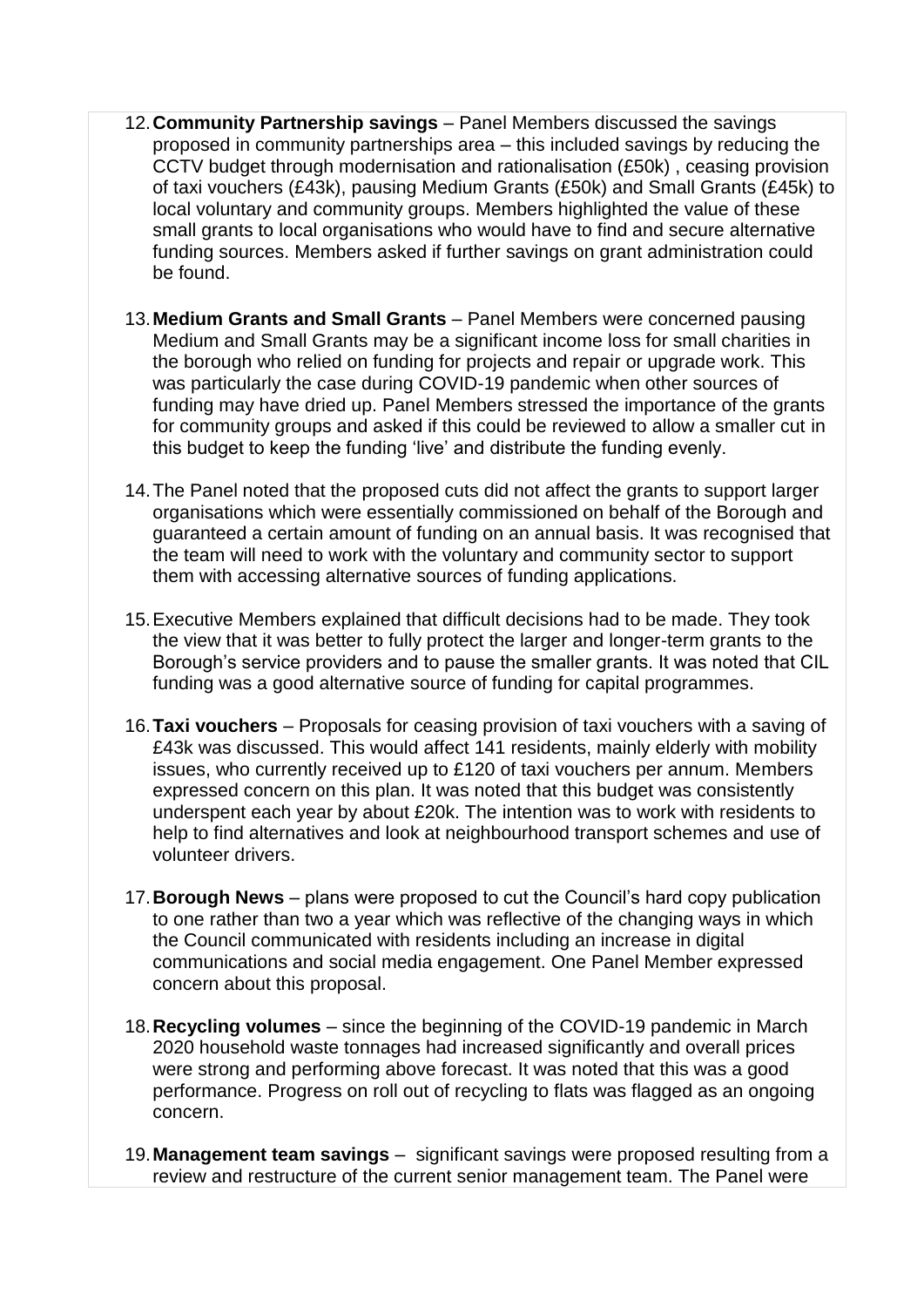reassured that the remaining senior management budget included sufficient capacity and resilience to deliver the Commercial Strategy and Asset Management plans. This included partnering with appropriate external organisations or buying in expertise where needed.

- 20.**Lower Tier Services Grant** this was a Government grant that was not ringfenced and introduced in the financial settlement for 2021/22 – part of the funding allocation targeted at district and borough councils. It was not known yet if this would continue into the next annual settlement.
- 21.**Local Council Tax Support** Members asked about the additional costs expected for increased demand for Local Council Tax Support. It was expected that the extra costs would be in line with this budget. The Revenue and Benefits team was closely tracking longer-term effects such as the ending of the furlough scheme and removal of the Universal Credit uplift. Overall the Council was expecting the number of households reliant on this support to reduce and return broadly in line with previous levels.
- 22.**Business Rates reduction** it was noted that there was a forecast reduction prepared when the Medium Term Financial Plan was refreshed in July 2021. Forecasts would be updated when the outcome of the Provisional Settlement was known.
- 23.**Car Park Income**  the latest forecasts on car parking income were set out for Panel Members. Income receipts had dropped as a result of the pandemic by £1.702m. There was lower use of season ticket parking as increased remote working had led to fewer commuters driving to Reigate and parking or residents parking to commute to London. However Pay and Display income had improved compared to during the pandemic which was encouraging. There was no specific data on income from each of the car park sites but new systems allowed for greater analysis in future.
- 24.**Electric Vehicle (EV) charging** Members asked about EV charging point income and if this would be included as part of future revenue as usage increased over time. Initial discussions were underway and at an early stage.
- 25.**Global pandemic** a detailed breakdown on balances on the COVID-19 Reserves as of 31 March 2021 and forecasts on 31 March 2022 were noted. These were used to offset ongoing COVID-19 income losses in 2021/22, to support businesses and for ongoing COVID-related expenditure.
- 26.**Financial Sustainability Plan**  reliance on one-off measures such as use of reserves was not sustainable over the long term so solutions to reduce costs and increase income on a permanent basis needed to be identified for 2023/24 onwards. The Plan was being developed to focus on four key areas: income generation, use of assets, prioritisation of resources and achieving value for money. The Interim Head of Finance confirmed it was intended that development and management of this plan would be integrated into existing budget and project management processes. It would be reported to Members as part of the quarterly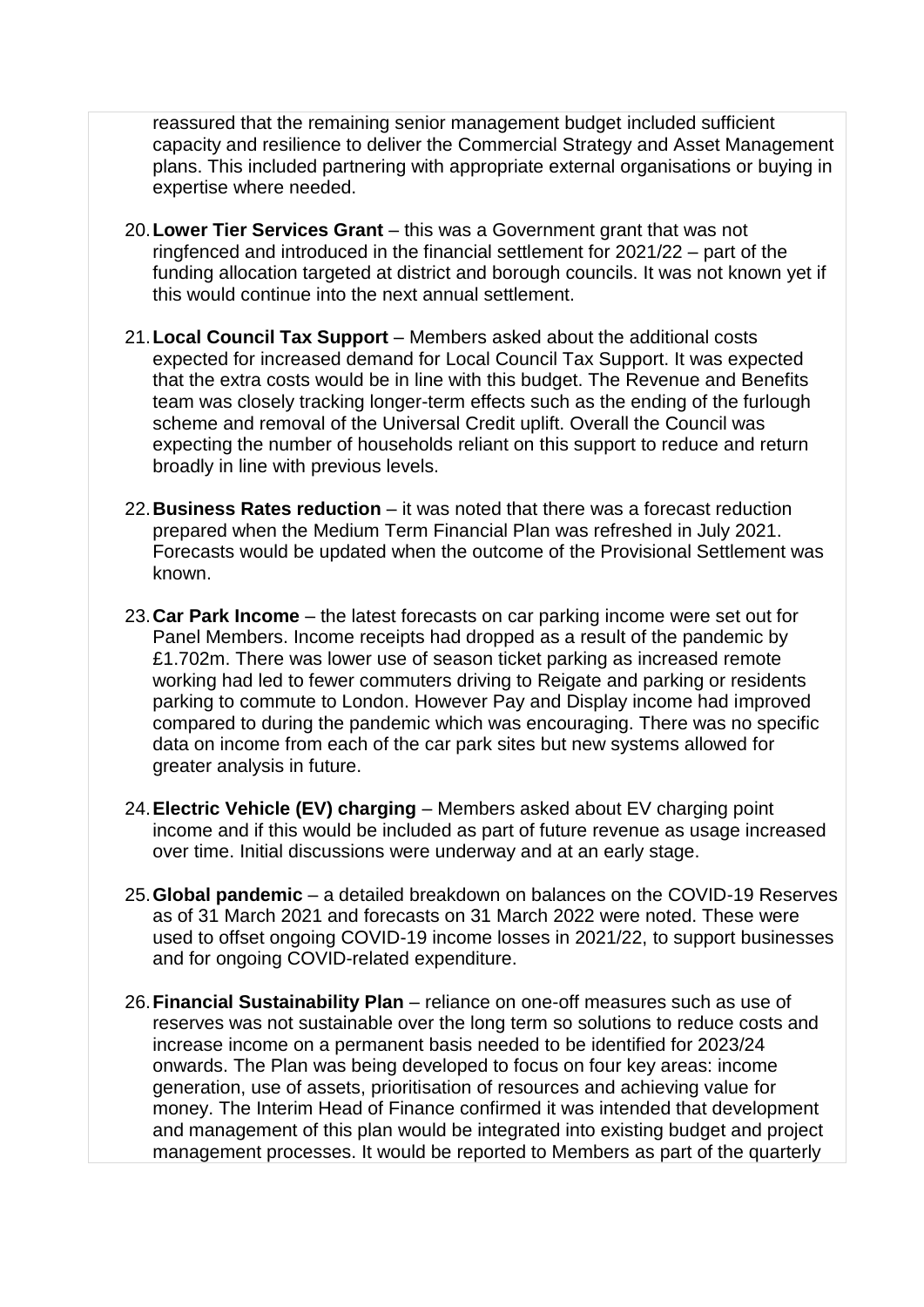budget reporting cycle.

- 27.One area of focus was to look at achieving efficiencies through shared services by working more closely with other neighbouring local authorities in East Surrey to reduce costs and increase income as well as deliver greater value for money.
- 28.**Housing Delivery Strategy** the capital and income budget impacts of the Housing Delivery Strategy would be included in the next iteration of the Medium Term Financial Plan when it was refreshed.
- 29.**Harlequin Theatre and Leisure Services** it was encouraging that Harlequin income receipts were on track to return to pre-pandemic levels by 2022/23. It was noted that discussions continued with Leisure Services provider (GLL) on resuming payment of the management fee in 2021/22 and on recouping unpaid fees as GLL recovered from losses during COVID-19 lockdowns.
- 30.**Interest income and expense** interest on loans to the council's companies and their funding was based on the terms of each loan and reported in detail in the Treasury Management Strategy and Half-Year and Full-Year Monitoring reports. These loans to subsidiaries were funded by long term fixed rate loans taken from the Public Works Loan Board (PWLB) and were therefore not subject to increases should market interest rates change. It was noted that in drawing up the annual financial accounts, the ability of subsidiary companies to repay their loans to the Council was assessed. This could lead to their impairment which was reflected against the Council's reserves.
- 31.**Minimum Revenue Provision (MRP)**  it was noted that the Government was consulting on changes to MRP arrangements. It was not expected that changes, if any, would have retrospective impact but the Council's ongoing MRP Policy will have to be reviewed to reflect the proposed changes when implemented
- 32.**Pay inflation** the budget proposals for pay inflation and contractual changes were discussed as part of the proposed budget for staff salary increases. It was recognised that there were higher inflation pressures and increased National Insurance this year which would be challenging during pay award negotiations. Consultation with the unions on the pay award had started. It was noted that there was a national resource shortage in some local government services such as environmental health, planning and building control staff.
- 33.**Price inflation and supplier risks**  Members queried how inflationary pressures could be managed. The position regarding energy and fuel costs was being kept under review. There were no immediate risks to building contracts already let. The main risks related to the costs of delivering new capital projects.
- 34.**Increased hybrid working** the implications of increased hybrid working, and IT investment meant that the Council was reviewing its estate as whole as more office-based staff were working remotely.
- 35.**Environmental Sustainability** Members asked about the investment in environmental sustainability projects and whether the earmarked revenue reserve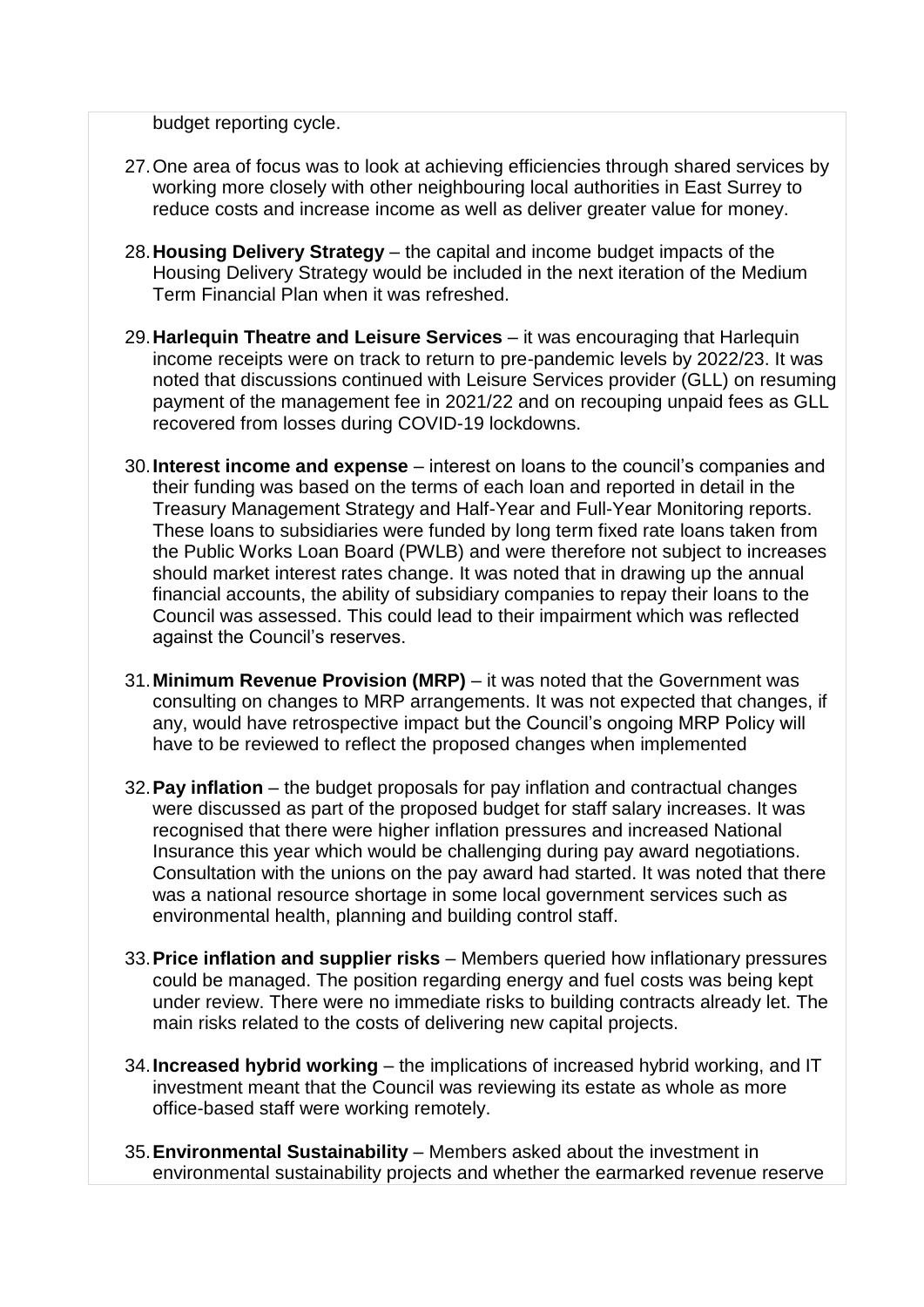for this area was sufficient or would it need replenishing in the future? As the recent annual update on the Environmental Sustainability Strategy to Overview and Scrutiny Committee had reported, funding is currently sufficient and external funding sources will be harnessed. Current spending in year was set out in the Environmental Sustainability work programme.

- 36.**Data insight**  the core work of the data team was to provide data and information for the organisation as a whole, but useful digital tools had been created to save time such as the Boundary Review Tool.
- 37.**HR establishment** it was noted that there were 22 (FTE) unfilled positions (out of 530 staff) which equated to £1m costs including on-costs. Members asked if these posts were being reviewed and if they were being filled by temporary staff. It was confirmed that HR and senior managers were reviewing all posts when vacancies arose before going out to recruitment. Temporary staff were used as a short-term measure, mainly in the areas of refuse and recycling.
- 38.**Commercial strategy**  as reported in quarterly budget monitoring, a total of £920k was drawn down for the feasibility of different commercial ventures in 2020/21. No further drawdowns have taken place so far in 2021/22. Members asked for a further breakdown.
- 39.**Procurement and contract managemen**t options for increasing capacity in procurement and potentially sharing services with other councils were under consideration to thereby help reduce the cost of goods and services across the Council.
- 40.**Housing spend in capital budget** costs and types of housing delivered and planned were provided to Panel Members, including Pitwood Park/Camelia Close, Cromwell Road/Wheatley Court, Lee Street and Marketfield Way. A further £20m had been allocated to fund investment in new affordable housing through the Housing Delivery Strategy but no specific developments were planned currently.
- 41.**Recycling income** the figures for domestic mixed and paper recycling and Bring Site recycling was set out for the Panel. The total volume of refuse was growing. Members asked about cost of disposing contaminated recycling loads which was an expense for the County Council.
- 42.**Housing waiting list**  typical waiting times for social housing ranged from 12 months for a 1 bedroom property to 4 years, 6 months for a 3-bedroom property. For those presenting as homeless there were a number of temporary units as well as a property in Horley for families to reduce bed and breakfast costs and produce better outcomes for people. The number of single homeless people with complex needs was increasing in the Borough. Overall, the cost of bed and breakfast accommodation was now a more stable budget item than it had been in the past.
- 43.**Biodiversity expertise** it was noted that this may be a requirement for extra resources and expertise in Planning following the introduction of the Environment Act. Surrey Nature Partnership provide ecological expertise currently and discussions were taking place to find out if the organisation had this type of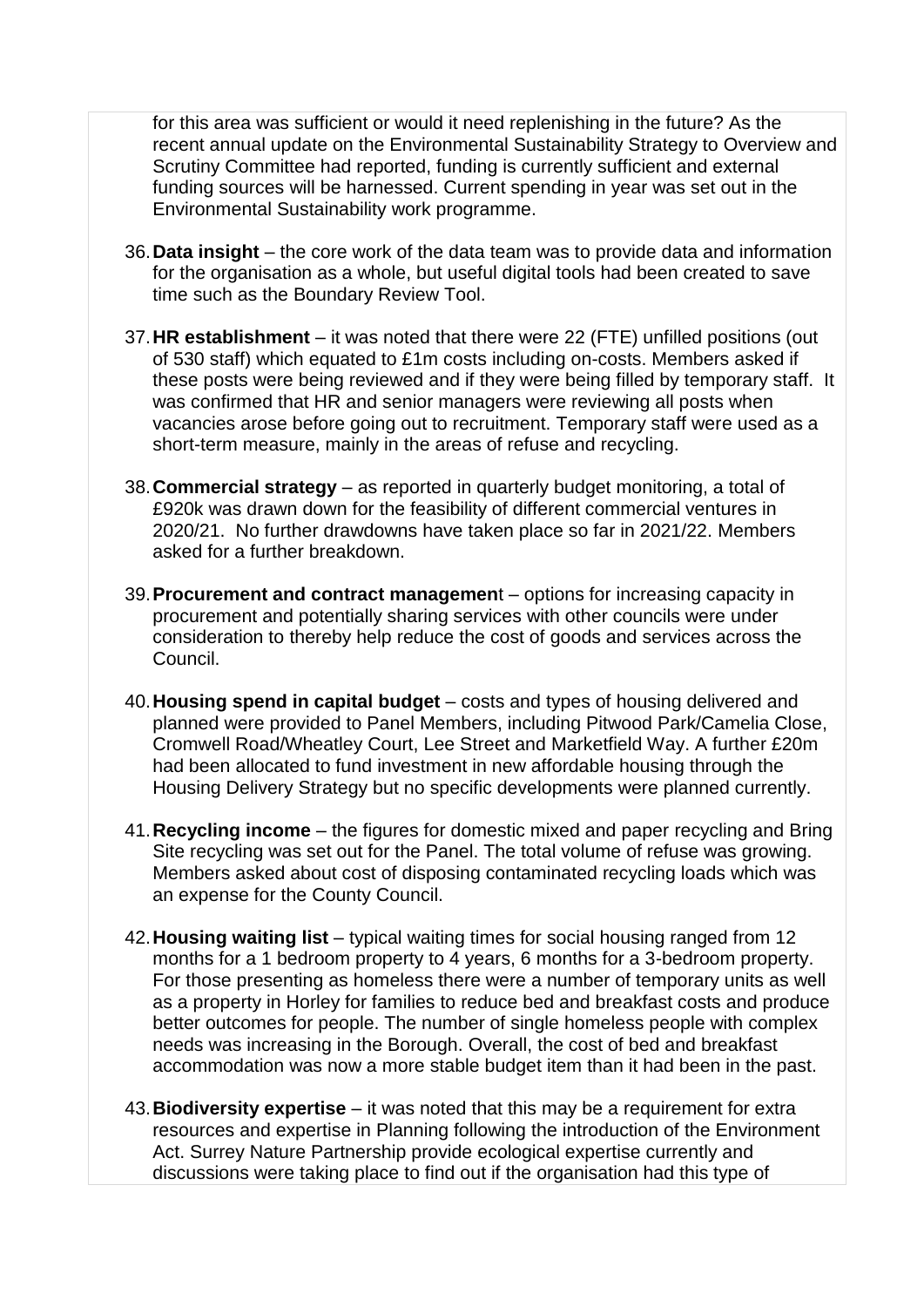expertise to advise on biodiversity net gain requirements.

44.**Contingencies** – Officers confirmed there were no specific contingency budgets included in the current Service and Financial Plan 2022/23.

# **Next steps**

- 45.The Budget Scrutiny Panel reports to Overview and Scrutiny Committee on 9 December 2021. The Executive would consider its report and observations on 16 December and the budget was due to be considered by Executive on 27 January 2022 and recommended for approval by Full Council on 10 February 2022.
- 46.Overview and Scrutiny Committee were meeting on 20 January and Panel Members requested sight of the final Service and Financial Planning 2022/23 report for further consideration.

## **Options**

- 47.**Option 1** To submit the recommendations and conclusions of the Panel to the Executive, to inform its consideration of the 2022/23 Budget proposals, and to note the identified change to the baseline budget. This is the recommended option as it will reflect the in-depth analysis of the Budget Scrutiny Review Panel and support effective decision making by the Executive.
- 48.**Option 2**  To not submit the recommendations and conclusions to the Executive, or to not note the identified change to the baseline budget. This is not the recommended option as it will not reflect the in-depth analysis of the Budget Scrutiny Panel and will not support effective decision making by the Executive.
- 49.In addition to the primary options outlined, the Committee may also wish to submit additional observations to the Executive.

### **Legal Implications**

- 50.There are no direct legal implications arising from the recommendations in this report.
- 51.Subject to the Council adopting a balanced budget for 2022/23 to meet the requirements of the Local Government Finance Act 1992.

### **Financial Implications**

52.Financial implications are addressed throughout the Service and Financial Planning 2022/23 report.